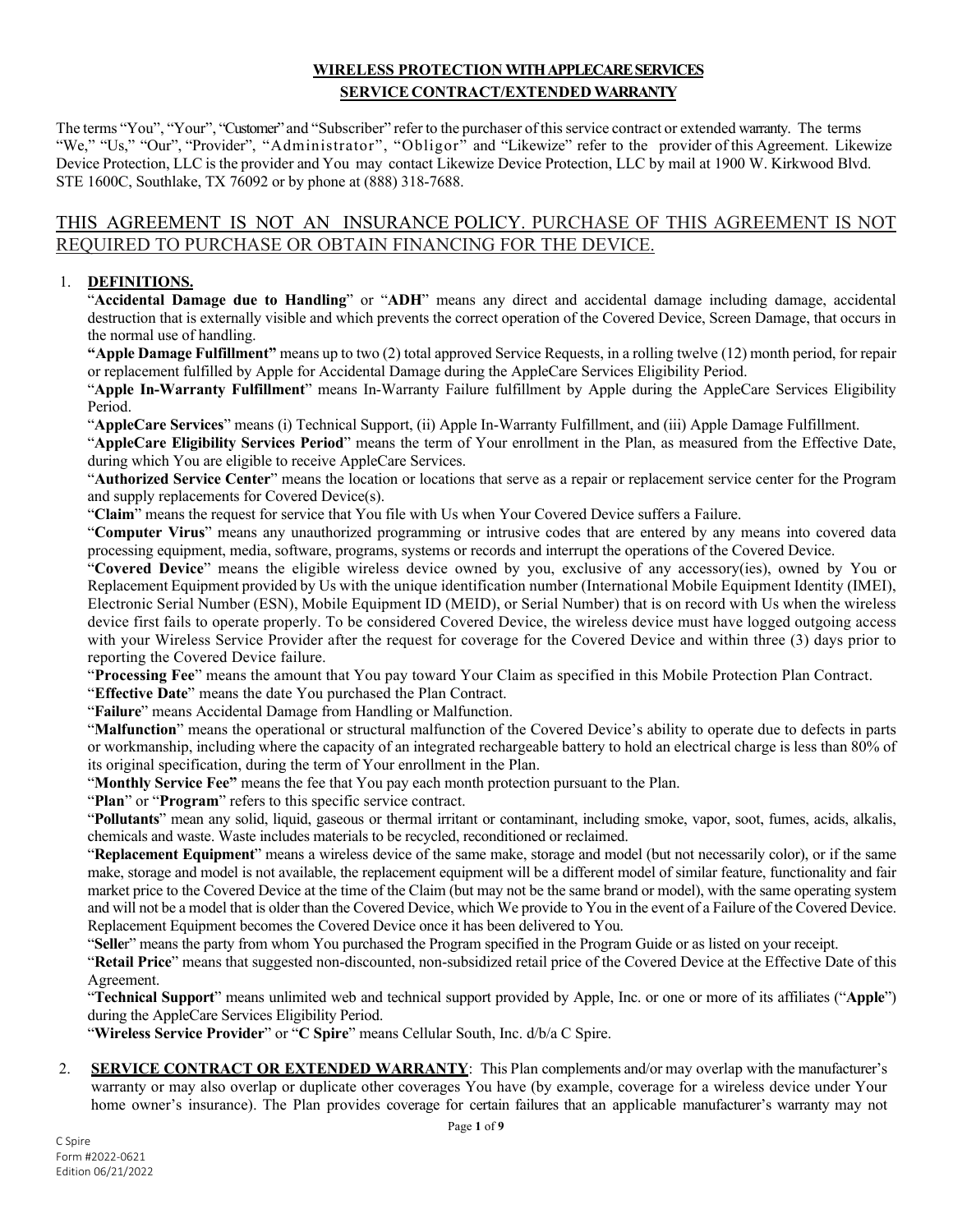provide. Please refer to the manufacturer's warranty to understand what protection is offered and the duration of the manufacturer's warranty. Confirmation of enrollment (either by email or text message) and applicable written communications from Us to You collectively comprise the Device Protection Plan with AppleCare Services Contract (the "Contract"). The Contract governs the Device Protection Plan You purchased for Accidental Damage from Handling or Malfunction, so You should keep this Contract and all of the other documents that comprise the Contract for Your reference. This Contract may be referred to as an extended warranty or a service contract depending on the state where you reside.

- 3. **COVERAGE**: In exchange for the Monthly Service Fee paid in accordance to the Payment Terms, We agree to repair or replace the Covered Device listed on Your receipt if, under normal conditions and use, the Covered Device fails to operate properly due to Malfunction or Accidental Damage from Handling (the "Covered Failures"). All Covered Devices replaced under this Agreement shall become the property of the Obligor. In order to obtain a replacement or repair, You must:
	- (a) Visit protect.likewize.com/cspire or call (888) 318-7688 to file a Claim.
	- (b) During the AppleCare Services Eligibility Period, if Your Covered Device experiences an In-Warranty Failure, or Accidental Damage from Handling, You may also file a Claim via getsupport.apple.com or by calling 1-800-APL-CARE. You may file a Claim pursuant to AppleCare Services for Accidental Damage from Handling and/or In-Warranty Failures at any time during the AppleCare Services Eligibility Period.
	- (c) Upon Our request, You must take the Covered Device to an Authorized Service Center for inspection and/or repair.
	- (d) If Replacement Equipment is to be provided, return the claimed Covered Device as directed upon receipt of the Replacement Equipment.
	- (e) Be a valid, active, and current wireless subscriber of Seller.
	- (f) Not have any outstanding debts or fees owed to Us.
	- (g) Parts and service covered under any manufacturer, wireless service provider, or wireless retailer recall or warranty will be provided under that recall or warranty, as applicable. In neither circumstance will coverage be provided under this Agreement. If the Covered Device is part of a recall or similar effort, this Agreement does not apply.
	- (h) Purchase of this Agreement is not required in order to purchase or obtain financing for the Covered Device.
	- (i) For Technical Support during the AppleCare Service Eligibility Period, visit getsupport.apple.com or by calling 1-800-APL-CARE.
- 4. **ELIGIBILITY**: Only Covered Device(s) purchased from Seller or provided to You as Replacement Equipment as a result of a Claim against this Contract, or the original equipment manufacturer's warranty are eligible for coverage. You must be able to provide a valid proof of ownership at the time of purchase and/or Claim. As the program provider, Likewize accepts enrollment into the Program at itssole discretion. You must not be in breach of any material term of or have engaged in fraud with respect to this Agreement at any time.

(a) By entering this Contract, You understand and authorize Likewize to access Your account records with the Seller to validate Your enrollment and Claim eligibility.

(b) We may contact You regarding Your coverage, enrollment, and/or Claim via Short Message Service (SMS) text messaging, email or such other means as Likewize determines to be most practicable. You will assume any and all fees assessed by Your wireless carrier for the SMS text messages. You may opt out of SMS messaging by updating Your account on protect.likewize.com/cspire or sending Your request via mail to Likewize.

5. **EFFECTIVE PERIOD OF COVERAGE**: This Agreement shall become effective upon Your payment of the Monthly Service Fee due upon purchase date of this Agreement.

### **YOUR COVERAGE FOR THE COVERED FAILURES UNDER THIS AGREEMENT SHALL BECOME EFFECTIVE IMMEDIATELY IF YOU PURCHASED THE COVERED DEVICE NEW, IN ORIGINAL PACKING, OR CERTIFIED LIKE NEW FROM SELLER AND AT THE SAME TIME YOU PURCHASED THIS AGREEMENT, OR WITHIN TWENTY-FOUR (24) MONTHS FROM THE DATE OF PURCHASE OF THE COVERED DEVICE.**

- 6. **COMMUNICATIONS AND CONSENTS**: As the program provider, Likewize, accepts subscriptions at its sole discretion. You must not be in breach of any material term of or engage in fraud with respect to this Agreement at any time. It is Your obligation to keep C spire or Likewize informed of Your mailing address, electronic mail address, telephone number or other messaging addresses. If You do not update the contact information, You agree and consent to waiving any dispute that a notification sent to an address on record with C Spire or Likewize was not adequate. This consent also allowed Likewize to contact you for marketing or other business-related purposes.
	- (a) You understand and authorize Likewize to access your account records with C Spire to validate Your enrollment and claim eligibility.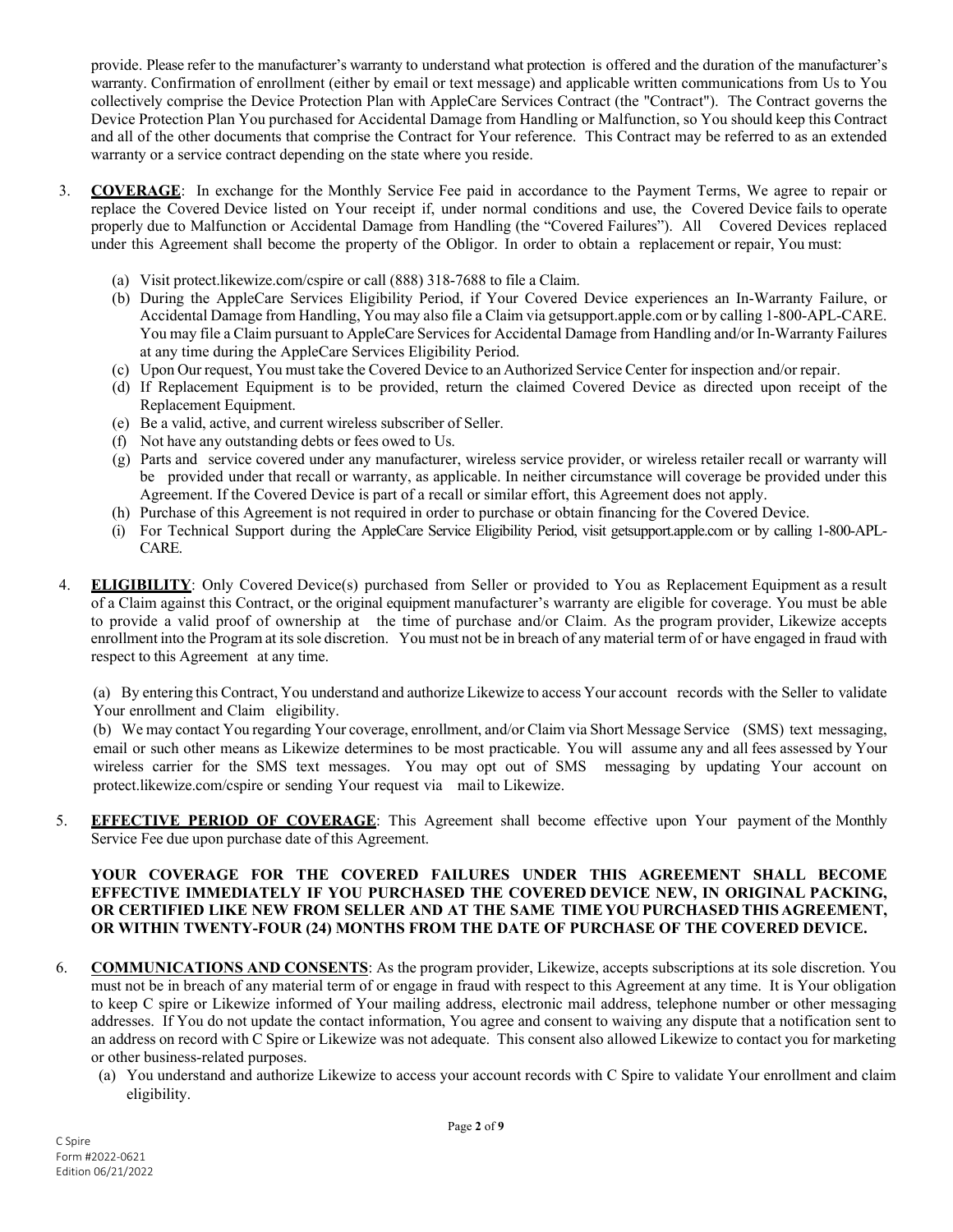- (b) We may contact You regarding Your coverage, enrollment, and/or claims via electronic mail, Multimedia Messaging Services (MMS), Short Message Service (SMS) text messaging or a voice call. You will assume all fees assessed by C Spire for the SMS text messages. You may opt out of SMS messaging by updating your account on protect.likewize.com/cspire or sending your request via mail to Likewize.
- (c) If You use a mobile application, We may contact You through the mobile application via both notifications posted on the mobile application or via messages issued through the mobile application.
- (d) You agree that You may be contacted regarding renewals and upgrade plans.
- (e) If the payment card for the Plan expires or cancels, You agree that the payment card replacing the expired or canceled card may be charged the applicable Monthly Service Fee. By accepting coverage in this Program, you authorize the financial institution issuing the payment card to (i) release required subscriber information for the purpose of validating claims and (ii) charge your credit/debit card on file, or the replacement card issued by the payment card issuer for the card on file, which may include updated validated card information, including but not limited to expiration date(s), card number(s), and security code(s), as received by your financial institution in accordance with applicable law and to release your contact information. You expressly authorize and agree for Likewize Device Protection, LLC to obtain information from the financial institution regarding an expired or canceled credit/debit card and authorize the replacement credit/debit card be charged the applicable. For clarity, expiration or cancellation of the credit card used to pay the Fees does not cancel Your subscription to the Program.
- 7. **TERM AND RENEWAL**: The Term Period is monthly. You understand and agree that this Agreement will be automatically renewed for successive months on a continuous basis unless You or We terminate this Agreement pursuant to Section "CANCELLATION/TERMINATION AND REFUNDS". Your failure to pay the Monthly Service Fee in advance or ceasing to be an active subscriber of C Spire, regardless of cessation reason, is considered termination of the Agreement by You and the Agreement may not be renewed. No party is obligated to renew this Agreement. Prices, conditions and limitations ofthis Agreement may change upon renewal. By purchasing this Agreement, You agree that You may be contacted regarding renewals and upgrade plans.
- 8. **CHANGE IN COVERED DEVICE**: This Agreement only provides coverage for the Covered Device listed on Your receipt. If a change in the Covered Device being used on Your account occurs, you must apply for coverage of the new device. The new device will be subject to this Agreement at the time of request for a change in Covered Device to the new device, which may include a higher fee and/or processing fee and/or a wait period for coverage. If you continue to pay the Monthly Service Fee after We have been notified of such change in Your Covered Device or a change in Your Covered Device results from a Claim against this Agreement or the Device Protection Plan featuring AppleCare Services, You have agreed to all changes to coverage, service fees and processing fees. Changes to Covered Device are subject to approval by Likewize; You will be notified within thirty (30) days of request if such change was denied.
- 9. **REPAIR OR REPLACEMENT OF PRODUCTS**: At Our sole discretion, We may replace or repair the Covered Device. During the AppleCare Services Eligibility Period, any Replacement Equipment provided to You will be either a new Apple device or a certified pre-owned Apple device. If We elect to replace the Covered Device and the identical make and model is no longer available or unavailable in inventory, We will replace it with a product of comparable functionality. In all cases, We will determine product comparability, including functionality at Our sole discretion. Technological advances and product availability may result in a replacement product with a lower selling price than the original product. Any time Your Covered Device is to be replaced or repaired in accordance with this Agreement, at our sole discretion, We may provide cash reimbursement, gift card or voucher for replacement equipment, not to exceed the lesser of retail purchase price You paid for the original Covered Device or the cost of a replacement product of like kind and quality, less any Processing Fee. If You are eligible for a reimbursement, You will be required to provide proof of purchase for the replacement equipment. If You select monthly coverage, Your coverage does not expire while Your device is being repaired for a covered service.
	- (a) Equipment Warranty: Replacement Equipment shall be in good, working order, with housing that is free from major marks, gouges, cracks or other faults or blemishes. If repaired or Replacement Equipment malfunctions within its ninety (90) day warranty period and is returned, such equipment will not result in an additional Claim per the Claim limits outlined in this Agreement.
	- (b) Replacement Equipment or a repaired Covered Device may not be shipped to a P.O. Box.
	- (c) If the Covered Device is operated outside any state or territory of the United States, the Replacement Equipment will only be shipped to the address on record.
	- (d) You are solely responsible for backing up the Covered device prior to submitting the Covered Device for repair. Likewize has no responsibility for lost or damaged applications, data or program lost or damaged during the repair of the Covered Device. You should remove any records on the Covered Device that contain personal or sensitive information (by example, credit card information, pictures or personally identifiable information).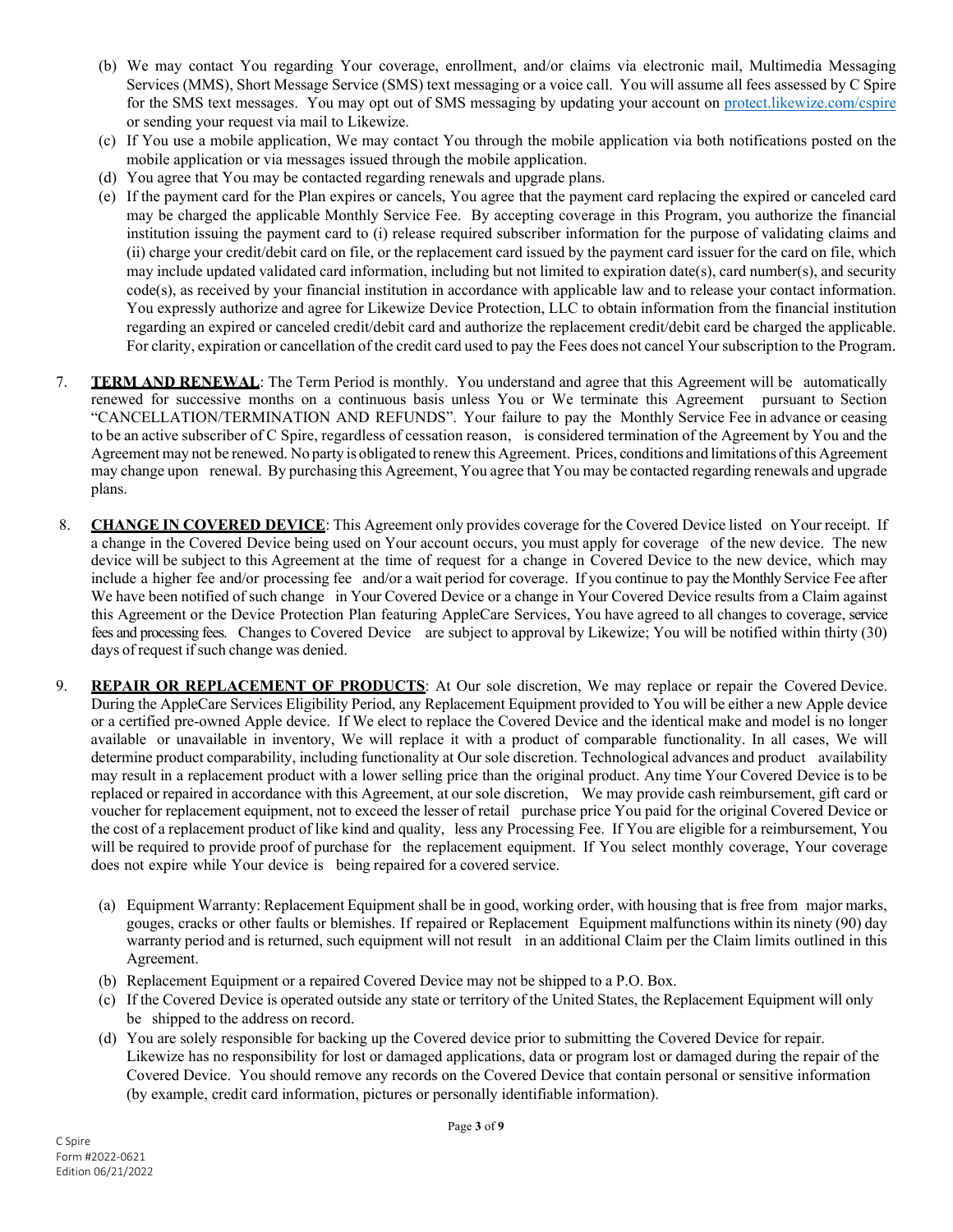## 10. **PAYMENT AND FEES**:

(a) Payment: For each Term Period You desire coverage under this Agreement, You shall remit to Us a Monthly Service Fee payable in accordance to these Payment Terms ("Payment Terms"). Your Monthly Service Fee is based on the Retail Price of the Covered Device at the time You purchased this Agreement. Refer to the following table for Your Monthly Service Fee.

| Tier | Retail Price at the Time of Enrollment | Monthly Service Fee for Service Contract |
|------|----------------------------------------|------------------------------------------|
|      | $$0.00 - $599.99$                      | \$5.36                                   |
|      | $$600.00 - $1000.00$                   | \$6.65                                   |
|      | $$1000.01 - $1500.00$                  | \$8.53                                   |
|      | $$1500.01 - $2000.00$                  | \$8.89                                   |

Your Monthly Service Fee will be included on Your bill with Your Wireless Service Provider.

(b) Processing Fee Per Replacement or Repair: You shall pay a non-refundable Processing Fee on a per claim basis prior to receiving any repair or replacement or reimbursement for the Covered Device (the "Processing Fee"). Your Processing Fee is based on the Retail Price of the make and model of the Covered Device at the time You purchased the Covered Device. Refer to the following table for Your Processing Fee:

The following Processing Fees apply during the AppleCare Services Eligibility Period:

| <b>iPhones</b> |                                                  |                                      |                                                    |                                                 |
|----------------|--------------------------------------------------|--------------------------------------|----------------------------------------------------|-------------------------------------------------|
| <b>Tier</b>    | <b>Retail Price at time</b><br>of Effective Date | <b>Apple Damage</b><br>$Fullments -$ | <b>Apple Damage Fulfillments -</b><br><b>Other</b> | <b>Apple Malfunction</b><br><b>Fulfillments</b> |
|                |                                                  | <b>Screen Damage</b>                 |                                                    |                                                 |
|                |                                                  | Only $*$                             |                                                    |                                                 |
|                | $$0.00 - $599.99$                                | \$29.00                              | \$99.00                                            | \$0.00                                          |
|                | $$600.00 - $1000.00$                             | \$29.00                              | \$99.00                                            | \$0.00                                          |
|                | $$1000.01 - $1500.00$                            | \$29.00                              | \$99.00                                            | \$0.00                                          |
|                | $$1500.01 - $2000.00$                            | \$29.00                              | \$99.00                                            | \$0.00                                          |

\*Screen repair for iPhone models 12 and newer (excluding iPhone SE) refers to the front or back glass. If the claim is for both front and back glass breakage repair, the fee is \$58 (\$29 per repair) but will still only count as one claim against the limit. If these are separate claims, each repair has a \$29 fee and each repair counts as one claim against the limit.

| iPads       |                             |                                 |                                       |
|-------------|-----------------------------|---------------------------------|---------------------------------------|
| <b>Tier</b> | <b>Retail Price at time</b> | Apple Damage Fulfillments – All | <b>Apple Malfunction Fulfillments</b> |
|             | of Effective Date           |                                 |                                       |
|             | $$0.00 - $599.99$           | \$49.00                         | \$0.00                                |
|             | $$600.00 - $1000.00$        | \$49.00                         | \$0.00                                |
|             | $$1000.01 - $1500.00$       | \$49.00                         | \$0.00                                |
|             | $$1500.01 - $2000.00$       | \$49.00                         | \$0.00                                |

(c) Failure to Return Equipment/Non-return Charge: If Your Replacement Equipment is mailed to You, the Covered Device/ approved for replacement must be returned to Us at Our shipping expense within fifteen (15) days of receipt. Otherwise, You must surrender the Covered Device immediately upon receipt of replacement device to the Authorized Service Location providing the Replacement Equipment and You must solely bear the costs of transporting the Covered Device to the Authorized Service Location.

You must return the Covered Device as directed by Us, or pay the non-returned equipment charge applicable to the model of Covered Device that We replace. The non-return fee will be the lesser of the cost to Likewize to replace the Covered Device less any Processing Fee or the Retail Price of Your Covered Device at the time of enrollment.

(d) Invalid Claim: If, within the latter of twenty (20) days after You receive the Replacement Equipment or Likewize receives the claimed Covered Device, Likewize determines, in its sole discretion, that Your Claim for Replacement Equipment is not for a Covered Failure under this Agreement, the Subscriber's Account shall automatically be charged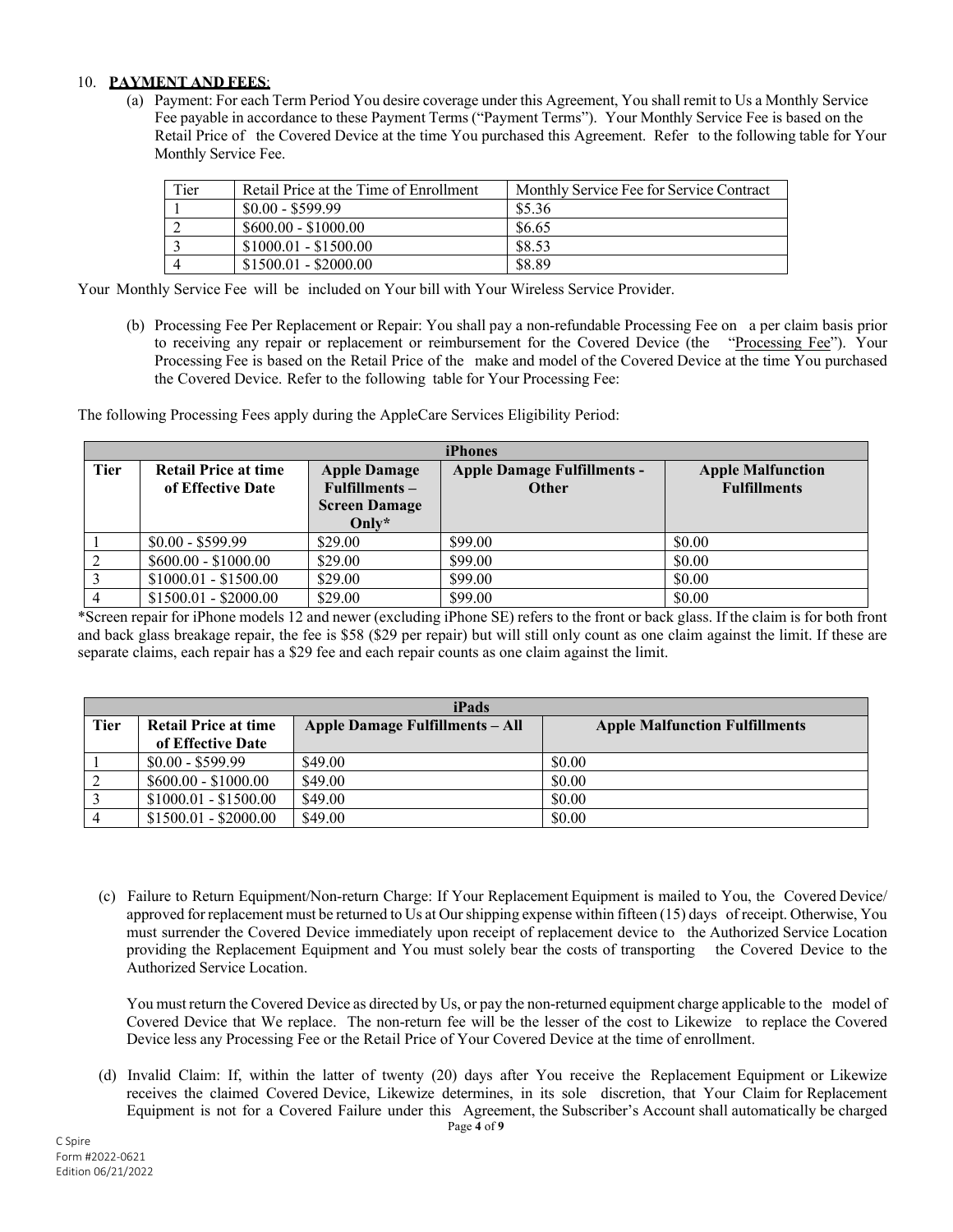an amount not to exceed the manufacturer's suggested retail price of the replacement equipment less any Processing Fee/ Service Fee Damage Fulfillment Fee received.

(e) Claim Conversion Fee. In the event We determine that Your Claim for a Covered Failure was improperly filed requiring fulfillment for an alternative Covered Failure, fulfillment of Your Claim will be subject to a Claim Conversion Fee as set out in the Tables below (the "Claim Conversion Fee"):

| <b>Claim Conversion Fees - iPhone</b> |                                                     |                                                                                             |                                                            |                                                                                  |
|---------------------------------------|-----------------------------------------------------|---------------------------------------------------------------------------------------------|------------------------------------------------------------|----------------------------------------------------------------------------------|
|                                       |                                                     | <b>CCF</b>                                                                                  |                                                            |                                                                                  |
| Tier                                  | <b>Device Retail Price at</b><br>time of Enrollment | <b>Screen Damage</b><br><b>Only to Apple</b><br><b>Damage</b><br><b>Fulfillment - Other</b> | <b>Apple Malfunction to</b><br><b>Screen Damage Repair</b> | <b>Apple Malfunction to</b><br><b>Apple Damage</b><br><b>Fulfillment - Other</b> |
| $\mathbf{1}$                          | $$0.00 - $599.99$                                   | \$70.00                                                                                     | \$29.00                                                    | \$99.00                                                                          |
| $\overline{2}$                        | \$600.00 - \$1000.00                                | \$70.00                                                                                     | \$29.00                                                    | \$99.00                                                                          |
| 3                                     | \$1000.01 - \$1500.00                               | \$70.00                                                                                     | \$29.00                                                    | \$99.00                                                                          |
| 4                                     | \$1500.01 - \$2000.00                               | \$70.00                                                                                     | \$29.00                                                    | \$99.00                                                                          |

| <b>Claim Conversion Fees - iPad</b> |                                                     |                                                                           |  |
|-------------------------------------|-----------------------------------------------------|---------------------------------------------------------------------------|--|
|                                     |                                                     | <b>CCF</b>                                                                |  |
| Tier                                | <b>Device Retail Price at</b><br>time of Enrollment | <b>Apple Malfunction</b><br>to Apple Damage<br><b>Fulfillment - Other</b> |  |
| 1                                   | $$0.00 - $599.99$                                   | \$49.00                                                                   |  |
| $\mathfrak{p}$                      | \$600.00 - \$1000.00                                | \$49.00                                                                   |  |
| 3                                   | \$1000.01 - \$1500.00                               | \$49.00                                                                   |  |
| Δ                                   | \$1500.01 - \$2000.00                               | \$49.00                                                                   |  |

If You elect not to pay the Claim Conversion Fee, the Covered Device will be returned to You by mail if You originally mailed in Your Covered Device or will be made available to You for collection at the location you originally dropped it off at, and the Processing Fee You paid will be refunded to You. If You do not collect Your Covered Device within thirty (30) days from the date You are first notified that the Covered Device is available for collection, after that time We will return the Covered Device to You by mail.

- (f) No Trouble Found Fee. If We determine, in Our sole discretion, that upon receipt of the Covered Device that there is no Failure present on or with the Covered Device, We may charge You an additional No Trouble Found Fee equal to \$100.00.
- Page **5** of **9** 11. **LIMITATION OF LIABILITY AND EXCLUSIONS**: **LIKEWIZE'S LIABILITY HEREUNDER SHALL BE LIMITED TO THE COST OF TWO (2) REPAIRS AND REPLACEMENT WITHIN ANY TWELVE (12) MONTH PERIOD OF TIME. IN NO EVENT SHALL THE COST OF SUCH REPLACEMENT EQUIPMENT FOR THE COVERED**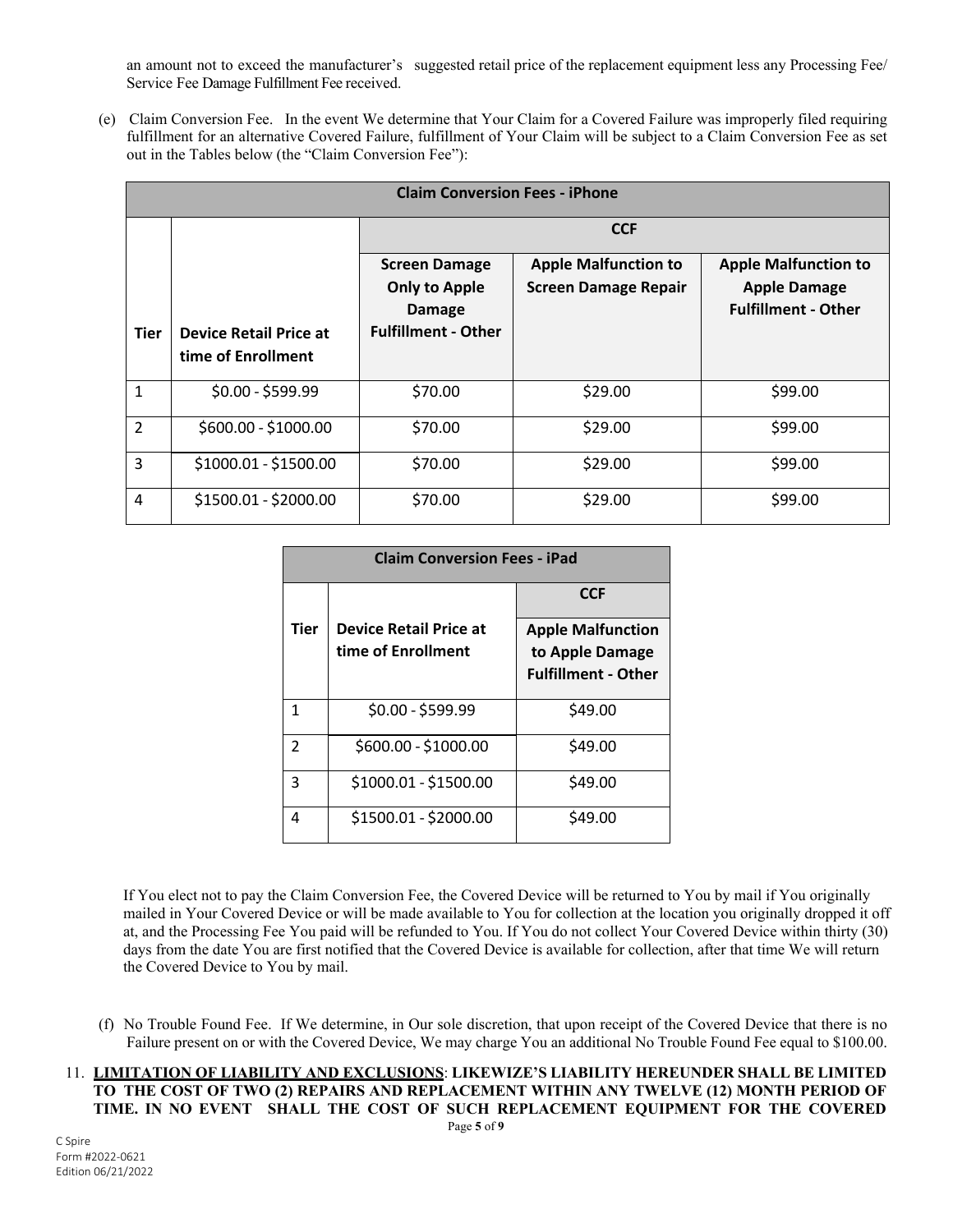### **DEVICE/ENROLLED DEVICE/PROTECTED DEVICE EXCEED \$2,000.00 PER CLAIM OCCURRENCE. THIS LIMITATION DOES NOT APPLY TO IN-WARRANTY CLAIMS UNDER APPLE CARE SERVICES.**

**This Agreement does not cover the following:**

- a) Products owned by a subscriber with a billing address or service address outside any state or territory of the United **States, the District of Columbia.**
- b) **Any and all pre-existing conditions or defects that exist before the effective date of this Agreement;**
- c) **Products with altered or removed serial numbers;**
- d) **Products used for rental purposes;**
- e) Any failure resulting from any cause other than normal use and operation of the Covered Device in accordance with **the manufacturer's specifications and owner's manual, including, without limitation, damages or injury caused** in whole or in part by acts of God, theft, loss, neglect, abuse, intentional misuse, negligence, mishandling, misuse, **vandalism, insects, vermin, wild animals, power failure, power surge, power reduction, software viruses or exposure to weather conditions, including exposure to extreme changes in temperature or humidity;**
- f) Damage that is cosmetic in nature, including but not limited to scratches, tears, dents and broken plastic on parts when the damage does not otherwise affect or impede its functionality or materially impair Your use of the Covered **Device/Enrolled Device/Protected Device;**
- g) **Preventative maintenance;**
- h) **Batteries, chargers and car kits;**
- i) **Data lost, corrupted, damaged or otherwise unusable;**
- j) **Claims due to diminished battery life not covered as a Malfunction;**
- k) **Accessories that are non-essential to the functioning of the product;**
- l) **Software including, but not limited to, personalized data or customized software, such as personal information managers (PIMs), ring tones, games or screen savers;**
- m) **Any alteration, adjustment, modification, installation, disassembling, repair, servicing or maintenance performed on or to the Covered Device by any person other than Likewize, or their respective authorized representatives;**
- n) **Claimed obsolescence of the Covered Device including technological obsolescence; or**
- o) **The Subscriber's failure to use reasonable means to protect the Covered Device/Enrolled Device/Protected Device from further damage after a failure occurs.**
- p) **Products that are not purchased from Seller or its authorized dealers.**

**UNDER NO CIRCUMSTANCES SHALL LIKEWIZE BE LIABLE FOR ANY SPECIAL, INDIRECT, INCIDENTAL OR CONSEQUENTIAL DAMAGES, LOSSES OR EXPENSES, WHETHER ARISING DIRECTLY OR INDIRECTLY FROM THE FAILURE OF THE COVERED DEVICEDELAYS IN REPLACEMENT OF THE WIRELESS DEVICE OR FROM ANY OTHER CAUSE WHATSOEVER, WHETHER SUCH SERVICE REQUEST IS BASED ON BREACH OF WARRANTY, BREACH OF CONTRACT, NEGLIGENCE OR OTHER TORT, STRICT LIABILITY OR ANY OTHER LEGAL THEORY. SOME STATES DO NOT ALLOW THE EXCLUSION OR LIMITATION OF SPECIAL, INDIRECT, INCIDENTAL OR CONSEQUENTIAL DAMAGES, LOSSES OR EXPENSES, SO THE ABOVE LIMITATION OR EXCLUSION MAY NOT APPLY TO THE SUBSCRIBER IF THE SUBSCRIBER LIVES IN SUCH STATE.**

12. **NO TRANSFER; NO THIRD-PARTY BENEFICIARIES**: This Agreement and any rights and remedies You have hereunder shall inure solely to the benefit of the Subscriber and nothing herein is intended to or shall confer upon any other person or entity any legal or equitable right, benefit or remedy of any nature whatsoever under or by reason of this Agreement. This Agreement and any rights or remedies You have hereunder are non- transferable by You and do not cover any service request made under this Agreement by any other person or entity, and any attempt by You to transfer or assign this Agreement or any rights or remedies You have hereunder shall be null and void and of no force or effect.

## 13. **CANCELLATION/TERMINATIONANDREFUNDS**:

- (a) You may cancel this Agreement at any time for any reason by calling Seller at 855-277-4735. Your right to void this Agreement during the first thirty (30) days following receipt is not transferable and applies only to the original Agreement purchaser. Likewize may cancel this Agreement immediately for any reason by notifying You in writing. Any cancellation of this Agreement by Likewize shall be in accordance with applicable state laws and regulations. See **State Specific Variation Exhibit** for more information.
- (b) Unless otherwise required under applicable law, if You or Likewize cancels this Agreement within thirty (30) days after You purchase this Agreement and You have not made a Claim under this Agreement, the Agreement is considered void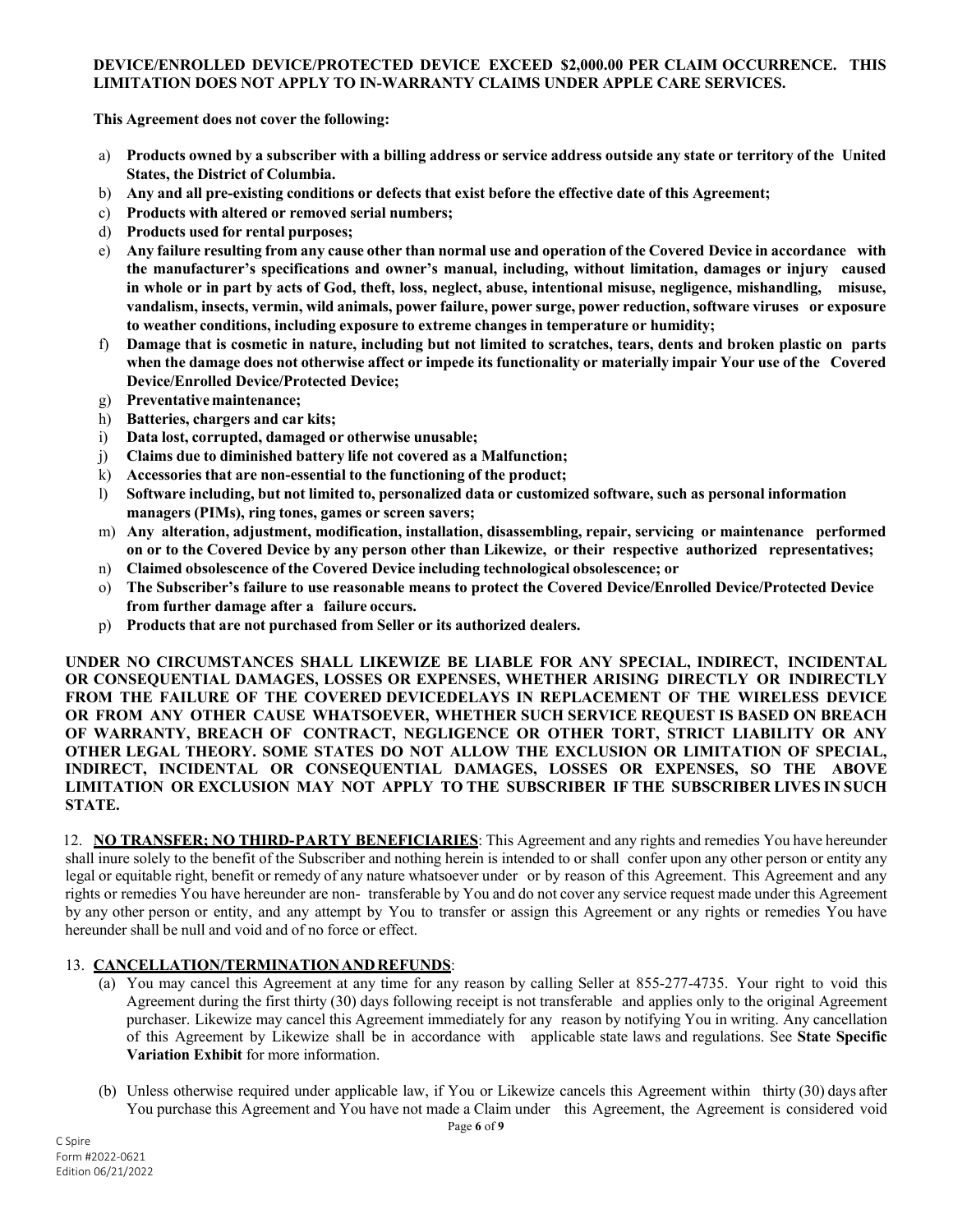and Likewize shall remit to You a full refund of the Monthly Service Fee paid by You under this Agreement.

- (c) Unless otherwise specified under applicable law, if You or Likewize cancels this Agreement within thirty (30) days after You purchase this Agreement and You have made a Claim under this Agreement, Likewize shall remit to You a full refund of the Monthly Service Fee paid by the Subscriber under this Agreement less the value of any replacement equipment provided for such service request by Likewize to the Subscriber.
- (d) Unless otherwise required under applicable law, if the Subscriber or Likewize cancels this Agreement more than thirty (30) days after the Subscriber purchases this Agreement, Likewize shall remit to the Subscriber the Service Fees paid by the Subscriber under this Agreement allocable to the remainder of the term of this Agreement, prorated on a daily basis, less the value of any replacement equipment previously provided by Likewize to the Subscriber under this Agreement.

14. **Dispute Resolution and Arbitration**: WE EACH AGREE THAT, EXCEPT AS PROVIDED BELOW, ANY AND ALL CLAIMS, DISPUTES, OR CONTROVERSIES OF ANY NATURE IN ANY WAY RELATED TO OR CONCERNING THIS AGREEMENT, OUR PRIVACY POLICY, OR OUR SERVICES OR PRODUCTS, INCLUDING ANY BILLING DISPUTES, WILL BE RESOLVED BY BINDING ARBITRATION OR IN SMALL CLAIMS COURT. This agreement to arbitration extends to the relationships which result from this Agreement, including, to the full extent permitted by applicable law, relationships with third parties who are not signatories to this Agreement or this arbitration provision. The validity, scope, or enforceability of this arbitration provision or the entire Agreement shall also be resolved by final and binding arbitration before a single arbitrator. This includes any claims against other parties relating to services or products provided or billed to you whenever you also assert claims against us in the same proceeding. We each also agree that this arbitration agreement is made pursuant to a transaction involving interstate commerce and shall be governed by the Federal Arbitration Act, 9 U.S.C. Sections 1, et. seq. THERE IS NO JUDGE OR JURY IN ARBITRATION, AND COURT REVIEW OF AN ARBITRATION AWARD IS LIMITED. THE ARBITRATOR MUST FOLLOW THIS AGREEMENT AND CAN AWARD THE SAME DAMAGES AND RELIEF AS A COURT (INCLUDING ATTORNEYS' FEES) ON AN INDIVIDUAL BASIS.

Notwithstanding the above, YOU MAY CHOOSE TO PURSUE YOUR CLAIM IN COURT AND NOT BY ARBITRATION IF YOU OPT OUT OF THESE ARBITRATION PROCEDURES WITHIN THIRTY (30) DAYS FROM THE DATE OF THIS AGREEMENT (the "Opt Out Deadline"). You may opt out of these arbitration procedures by sending a letter to Likewize Device Protection, LLC, **1900 W. Kirkwood Blvd. STE 1600C, Southlake, TX 76092**, Attn: Legal Department. Any opt-out received after the Opt Out Deadline will not be valid, and you must pursue Your claim in arbitration or small claims court.

For all disputes, whether pursued in court or arbitration, you must first give us an opportunity to resolve Your claim by sending a written description of Your claim to Likewize Device Protection, LLC, 1900 W. Kirkwood Blvd. STE 1600C, Southlake, TX 76092 Attn: Legal Department. We each agree to negotiate Your claim in good faith. If we are unable to resolve the claim within sixty (60) days after we receive Your claim description, you may pursue Your claim in arbitration. We each agree that if you fail to timely pay amounts due, we may assign Your account for collection, and the collection agency may pursue, in small claims court, claims limited strictly to the collection of the past due amounts and any interest or cost of collection permitted by law or this Agreement.

If the arbitration provision applies or you choose arbitration to resolve Your disputes, then either you or we may start arbitration proceedings. You must send a letter requesting arbitration and describing Your claim to our registered agent at CT Corporation, 1201 Peachtree Street NE, Atlanta, GA 30361 and the American Arbitration Association ("AAA") to begin arbitration. All arbitration shall be administered by the AAA in accordance with its Wireless Industry Rules and Procedures in effect at the time the claim is filed. The AAA Wireless Industry Rules and Procedures are available at [www.adr.org](http://www.adr.org/) or by calling 1-800-778-7879. Any arbitration that you attend will take place at a location within the federal judicial district that includes Your billing address at the time the claim is filed. The arbitrator shall apply relevant, substantive law and applicable statutes of limitation and shall provide written, reasoned findings of fact and conclusions of law. Upon filing of the arbitration demand, we will pay all filing, administration, and arbitrator fees for claims that total less than \$75,000. In addition, for claims under \$75,000 as to which you provided notice and negotiated in good faith as required above before initiating arbitration, if the arbitrator finds that you are the prevailing party in the arbitration, you will be entitled to a recovery of reasonable attorneys' fees and costs. Except for claims determined to be frivolous, we agree not to seek an award of attorneys' fees in arbitration even if an award is otherwise available under applicable law.

### 15. CLASS ACTION WAIVER: WE EACH AGREE THAT ANY PROCEEDINGS, WHETHER IN ARBITRATION OR COURT, WILL BE CONDUCTED ONLY ON AN INDIVIDUAL BASIS AND NOT IN A CLASS OR REPRESENTATIVE ACTION OR AS A MEMBER IN A CLASS, CONSOLIDATED ORREPRESENTATIVE ACTION. If a court or arbitrator determines in an

C Spire Form #2022-0621 Edition 06/21/2022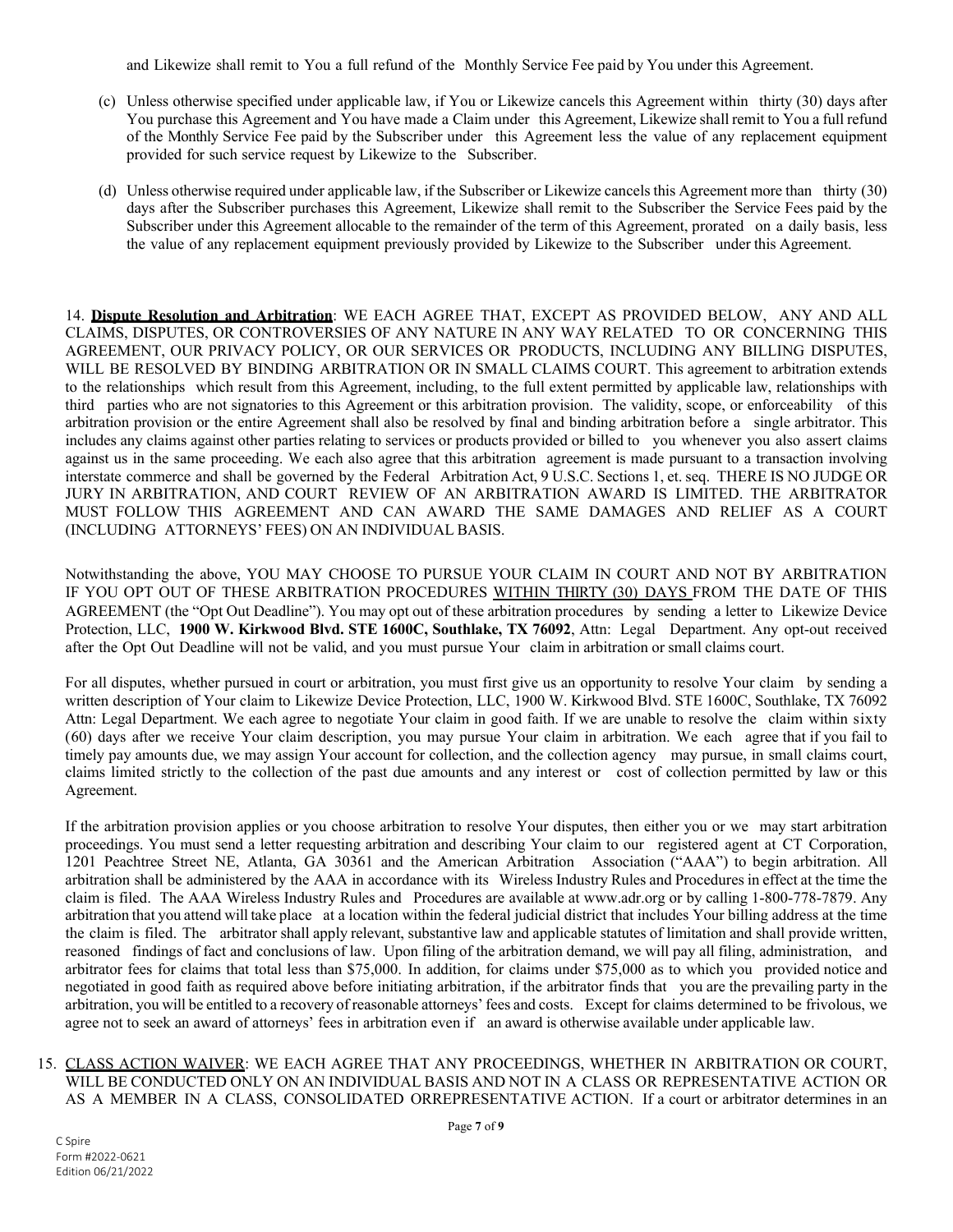action between you and us that this Class Action Waiver is unenforceable, the arbitration agreement will be void as to you. Neither you, nor any other customer, can be a class representative, class member, or otherwise participate in a class, consolidated, or representative proceeding.

- 16. JURY TRIAL WAIVER: If a claim proceeds in court rather than through arbitration, WE EACH WAIVE ANY RIGHT TO A JURY TRIAL.
- 17. **NOT A CONTRACT OF INSURANCE:** This Agreement is not an insurance policy or a contract of insurance. In the states of Alabama, Mississippi and Tennessee, the obligations of Likewize under this Agreement are backed by Likewize Device Protection, LLC.
- 18. **SELLER**: The Seller of this Agreement is not the administrator, obligor nor provider of this Plan.
- 19. **NOTICES**: Any notices required to be given under this Agreement shall be in writing and either delivered by mail, email, website posting or another functionally equivalent electronic means of transmission. By providing Us with Your email address you expressly consent to receive notices electronically either to the email address We have on file or via website posting. Further, You expressly agree that any electronic communication delivered to You will be deemed to have been given or made and received on the day that it was delivered to You, regardless of if You actually view the electronic communication.
- 20. **STATE SPECIFIC VARIATIONS**: The state specific variations, provided on the State Specific Exhibit attached to this Agreement, control if inconsistent with any other terms or conditions of this Agreement. Please refer to this exhibit for terms that apply in Your state.
- 21. **ENTIRE AGREEMENT**: This Agreementsetsforth the entire understanding of the Partiesrelating to the subject matter hereof, and all prior understandings, written or oral, with respect to the subject matter hereof, are superseded by this Agreement. This Agreement may not be modified, amended, waived or supplemented except as provided herein. This Agreement includes an "AppleCare Exhibit and a "State Specific Variations" Exhibit that specifies any changes to these terms specific to an applicable warranty provided by Apple or state law that may be applicable. All capitalized terms have the meaning provided as defined in Section 1 or within the section the capitalized term is defined or used.
- 22. **GOVERNING LAW**: This Agreement shall be governed by, and construed and enforced in accordance with, the laws of the State in which you purchased the Plan.
- 23. **AMENDMENT; WAIVER**: No amendment, modification or discharge of this Agreement, and no waiver hereunder, shall be valid or binding unless contained in a writing specifically referencing this Agreement and duly executed by the Party against whom enforcement of the amendment, modification, discharge or waiver is sought. Any such waiver shall constitute a waiver only with respect to the specific matter described in such writing and shall in no way impair the rights of the Party granting such waiver in any other respect or at any other time. Neither the waiver by either of the Parties of a breach of or a default under any of the provisions of this Agreement, nor the failure by either of the Parties, on one or more occasions to enforce any of the provisions of this Agreement or to exercise any right or privilege hereunder, shall be construed as a waiver of any other breach or default of a similar nature, or as a waiver of any of such provisions, rights or privileges hereunder.
- 24. **SEVERABILITY**. If any portion of the Contract is deemed invalid or unenforceable, it shall not invalidate the remaining portion of the Contract.